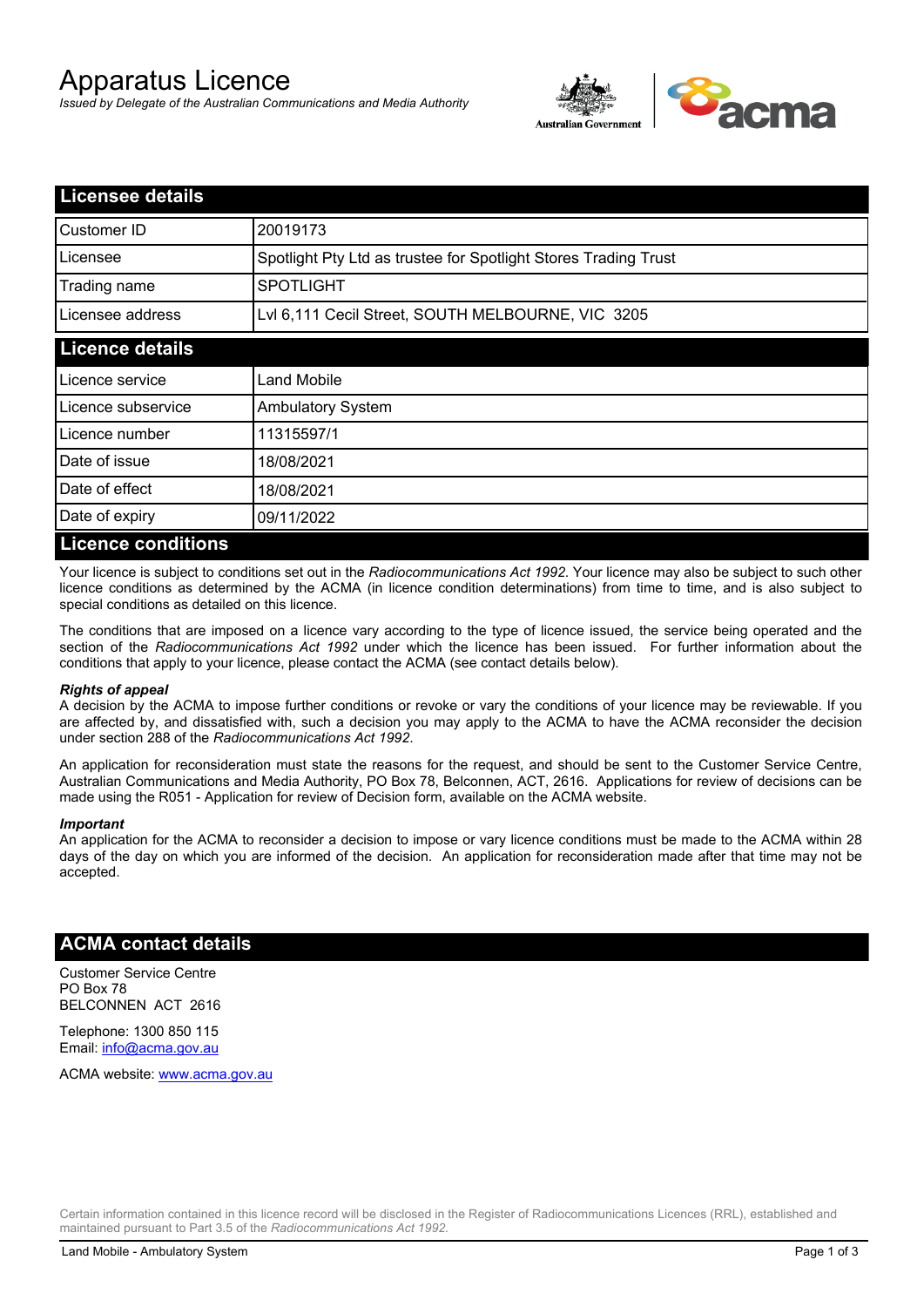# **Advisory Notes applying to licence no.: 11315597/1**

Conditions applicable to the operation of Ambulatory System station(s) authorised under this licence can be found in the Radiocommunications Licence Conditions (Apparatus Licence) Determination and the Radiocommunications Licence Conditions (Land Mobile Licence) Determination. Copies of these determinations are available from the ACMA and from the ACMA home page (www.acma.gov.au).